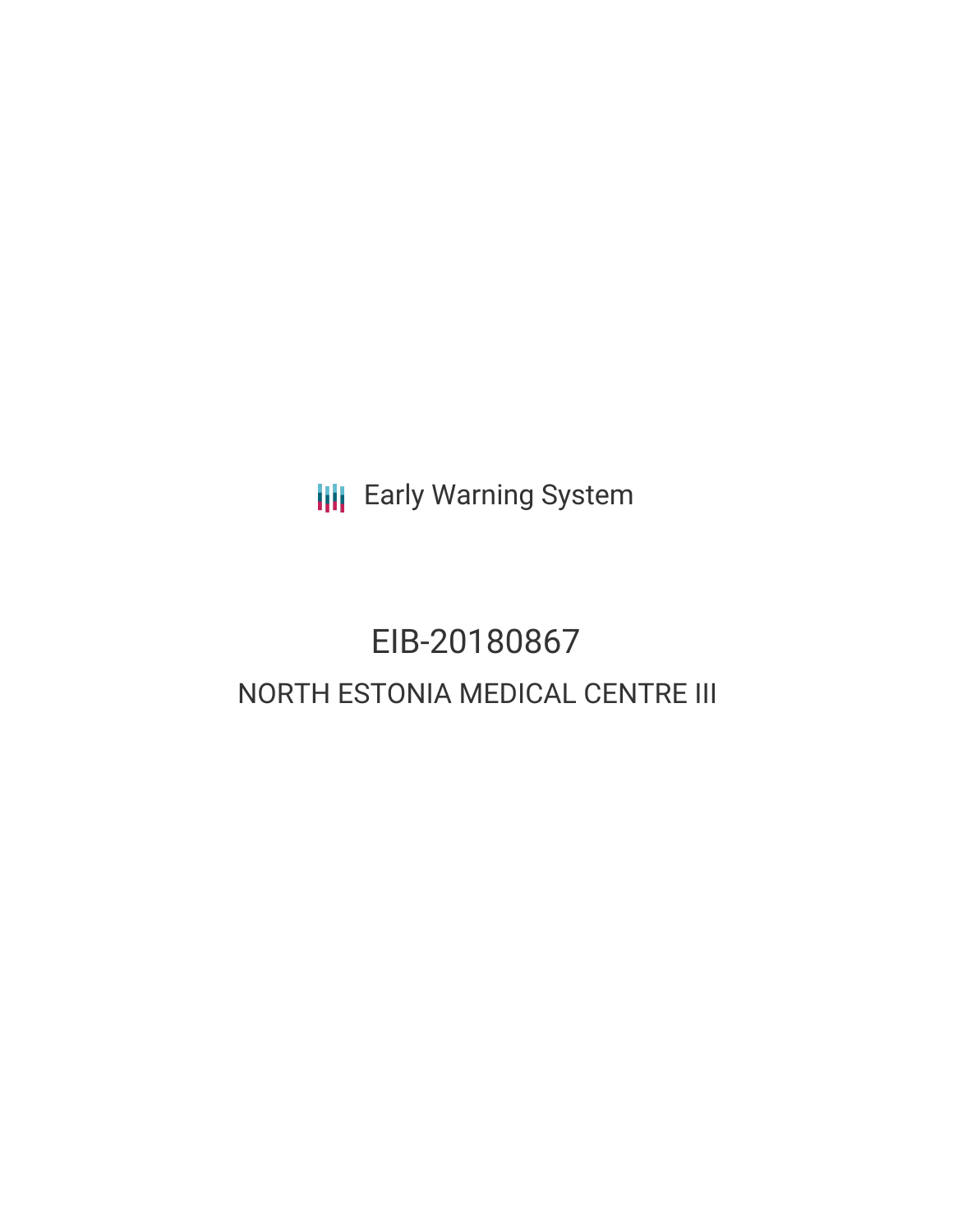### **Quick Facts**

| <b>Countries</b>               | Estonia                                 |
|--------------------------------|-----------------------------------------|
| <b>Specific Location</b>       | Tallinn                                 |
| <b>Financial Institutions</b>  | European Investment Bank (EIB)          |
| <b>Status</b>                  | Approved                                |
| <b>Bank Risk Rating</b>        | U                                       |
| <b>Voting Date</b>             | 2020-05-25                              |
| <b>Borrower</b>                | SIHTASUTUS POEHJA-EESTI REGIONAALHAIGLA |
| <b>Sectors</b>                 | <b>Education and Health</b>             |
| <b>Investment Type(s)</b>      | Loan                                    |
| <b>Investment Amount (USD)</b> | $$30.41$ million                        |
| <b>Project Cost (USD)</b>      | \$105.83 million                        |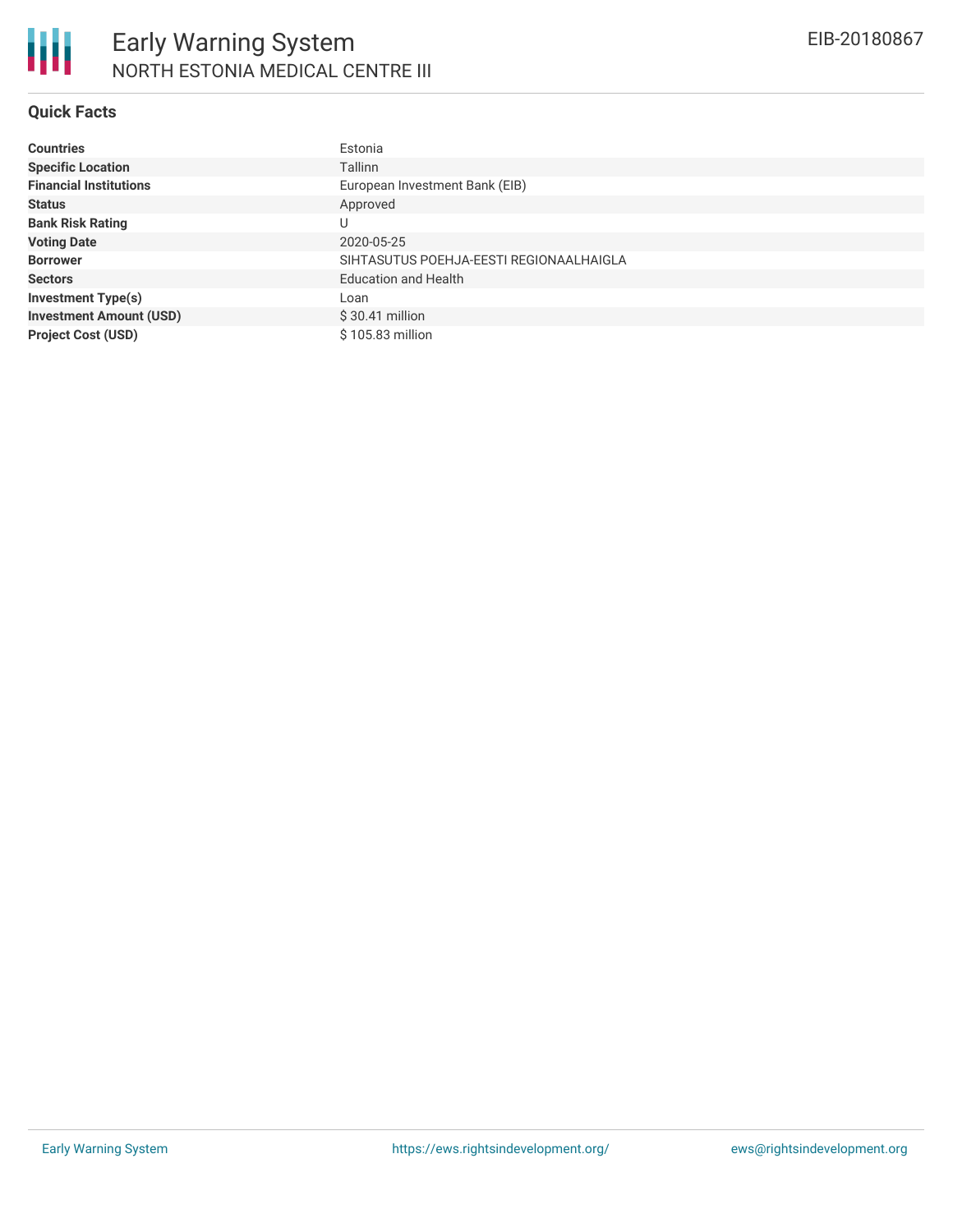

### **Project Description**

The project concerns the extension and rehabilitation of the North Estonian Medical Centre (Põhja-Eesti Regionaalhaigla) in Tallinn under the investment programme 2018-2023.

The project covers the third phase of the investment and development programme for the hospital to consolidate all care activities on one integrated site. The investments will be used to replace obsolete buildings with new facilities according to modern requirements in respect to treatment and care. The previous investments have been partly financed by the EIB under the operation NORTH ESTONIA MEDICAL CENTRE (2009-0773). The implementation of the project proceeded satisfactorily and in accordance with the contractual obligations. The services will verify the consistency and continuity of the newly proposed project with the previous investments.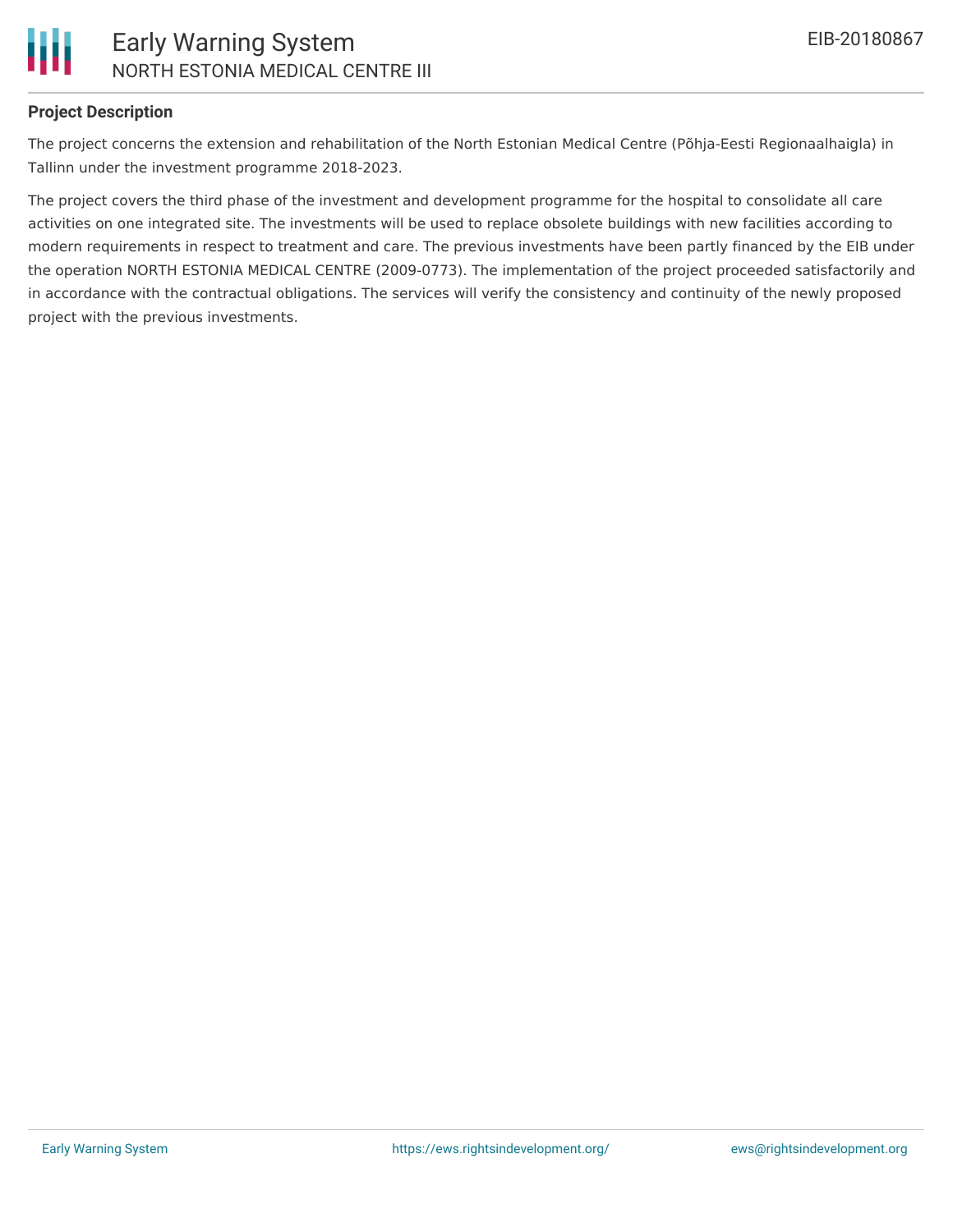

## **Investment Description**

European Investment Bank (EIB)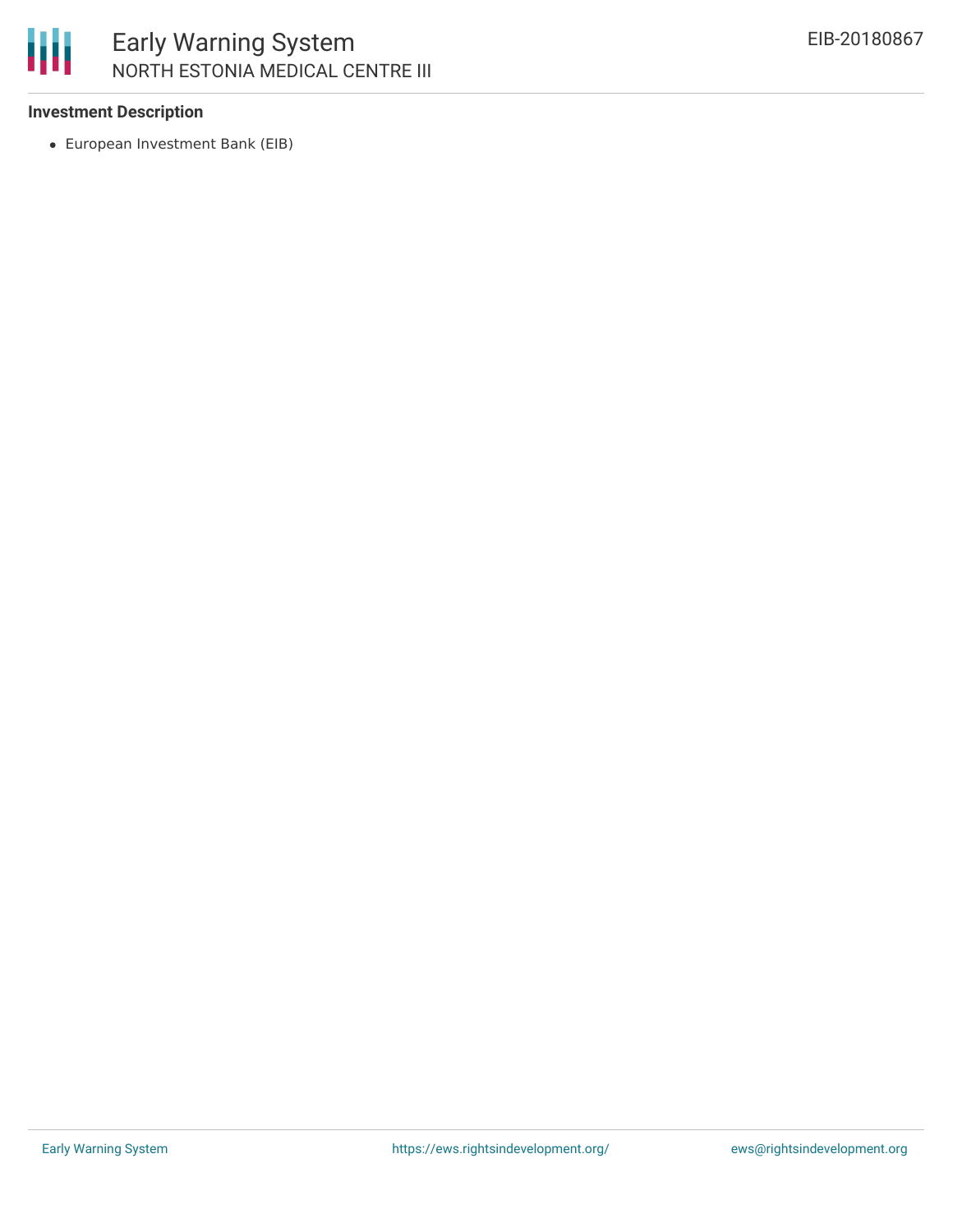### **Contact Information**

#### ACCOUNTABILITY MECHANISM OF EIB

The EIB Complaints Mechanism is designed to facilitate and handle complaints against the EIB by individuals, organizations or corporations affected by EIB activities. When exercising the right to lodge a complaint against the EIB, any member of the public has access to a two-tier procedure, one internal - the Complaints Mechanism Office - and one external - the European Ombudsman. A complaint can be lodged via a written communication addressed to the Secretary General of the EIB, via email to the dedicated email address complaints@eib.org, by completing the online complaint form available at the following address: http://www.eib.org/complaints/form, via fax or delivered directly to the EIB Complaints Mechanism Division, any EIB local representation office or any EIB staff. For further details, check:

http://www.eib.org/attachments/strategies/complaints\_mechanism\_policy\_en.pdf

When dissatisfied with a complaint to the EIB Complaints Mechanism, citizens can then turn towards the European Ombudsman. A memorandum of Understanding has been signed between the EIB and the European Ombudsman establishes that citizens (even outside of the EU if the Ombudsman finds their complaint justified) can turn towards the Ombudsman on issues related to 'maladministration' by the EIB. Note that before going to the Ombudsman, an attempt must be made to resolve the case by contacting the EIB. In addition, the complaint must be made within two years of the date when the facts on which your complaint is based became known to you. You can write to the Ombudsman in any of the languages of the European Union. Additional details, including filing requirements and complaint forms, are available at: http://www.ombudsman.europa.eu/atyourservice/interactiveguide.faces